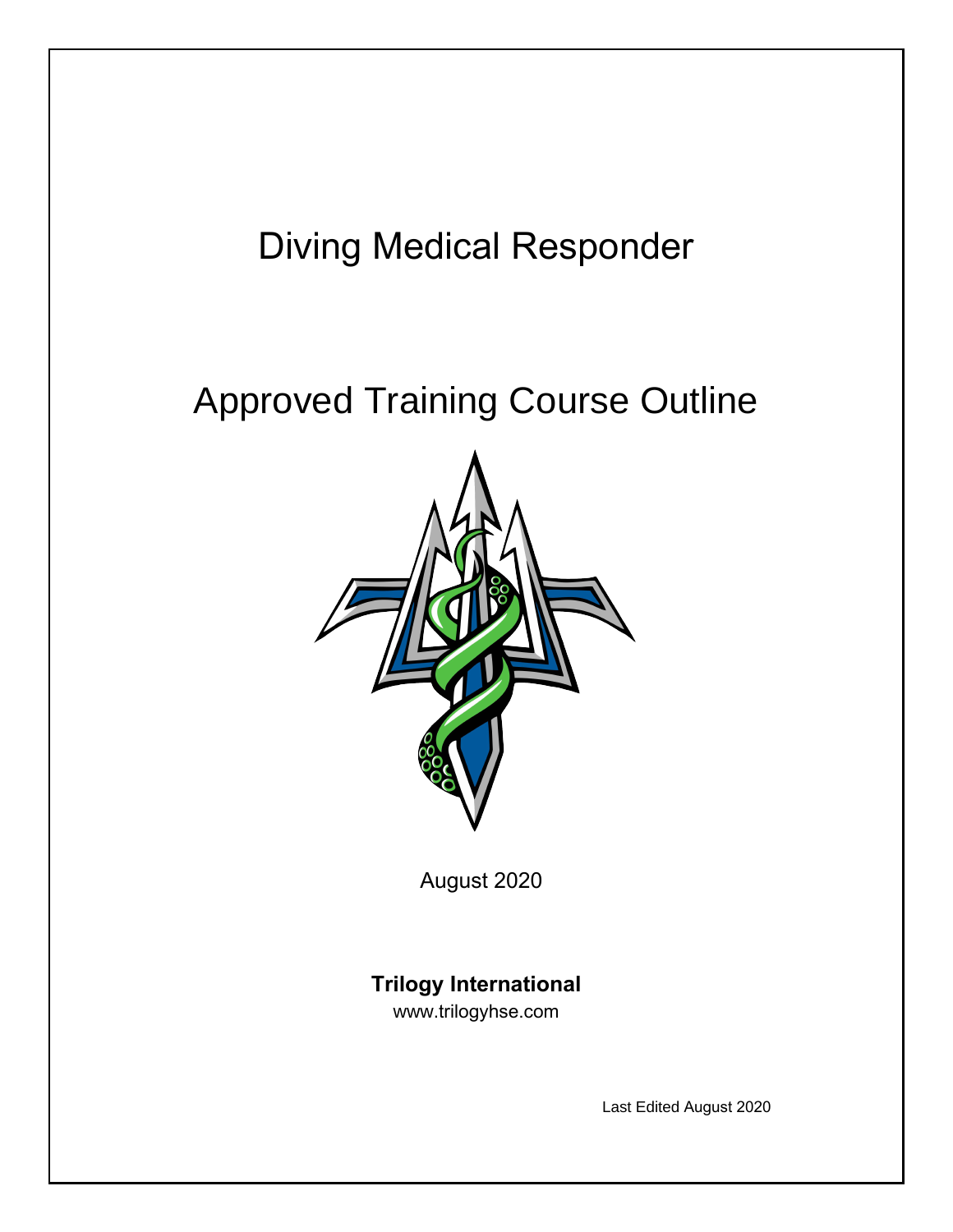## **DMR Training Course Content**

The DMR training course is designed to prepare dive team medics, fire department dive teams, law enforcement dive teams, scientific dive teams, and recreational scuba divers to be effective when dealing with diving related accidents and injuries. DMR personnel are expected to work within their respective scope of practice, consistent with company policy and under the supervision of a medical control physician or as basic aid providers under Good Samaritan legislative provisions.

#### SECTION 1: **Introductions; Setting the Stage**

- i. Attendance Requirements; Course Completion Testing
- ii. Preview of Course Content, Knowledge and Skills Expectations ~*emphasize in-chamber clinical/invasive skills requirements*
- iii. Roles and Responsibilities of the Diver Medic ~*company policies; medical control physician; standing orders ~constant updating of medical evacuation/transfer processes ~medical kits; record keeping; local and regional resources ~maintain proficiency; encourage dive team health and fitness*

#### SECTION 2: **Physics and Physiology Review; International Issues**

| i.   | Defining, Measuring and Converting Pressure                                                                                                              |
|------|----------------------------------------------------------------------------------------------------------------------------------------------------------|
|      | $\sim$ absolute and gauge                                                                                                                                |
|      | $\sim$ standard and metric                                                                                                                               |
|      | $\sim$ absolute, gauge and metric                                                                                                                        |
| ii.  | <b>Converting Temperature</b>                                                                                                                            |
|      | $\sim$ Fahrenheit and Celsius                                                                                                                            |
| iii. | Key Gas Laws                                                                                                                                             |
|      | $\sim$ Boyle's: Dalton's; Henry's; Guy-Lussac's                                                                                                          |
| iv.  | <b>Emergency Gases</b>                                                                                                                                   |
|      | $\neg definition$                                                                                                                                        |
|      | $\sim$ computing for patient/diver depth                                                                                                                 |
| V.   | <b>Treatment Gases</b>                                                                                                                                   |
|      | $\neg definition$                                                                                                                                        |
|      | $\sim$ computing for patient/diver depth                                                                                                                 |
| vi.  | Converting Weight and Drug/Fluid Dosage                                                                                                                  |
|      | $\sim$ pounds to kilograms                                                                                                                               |
|      | $\sim$ cc's to ml's and liters                                                                                                                           |
| vii. | <b>Cylinder Gas Color Coding; International Differences</b>                                                                                              |
|      | ~air; oxygen-nitrogen mixtures (nitrox); medical oxygen; nitrogen; helium,<br>oxygen-helium mixtures (heliox/oxyhelium); oxygen-helium-nitrogen mixtures |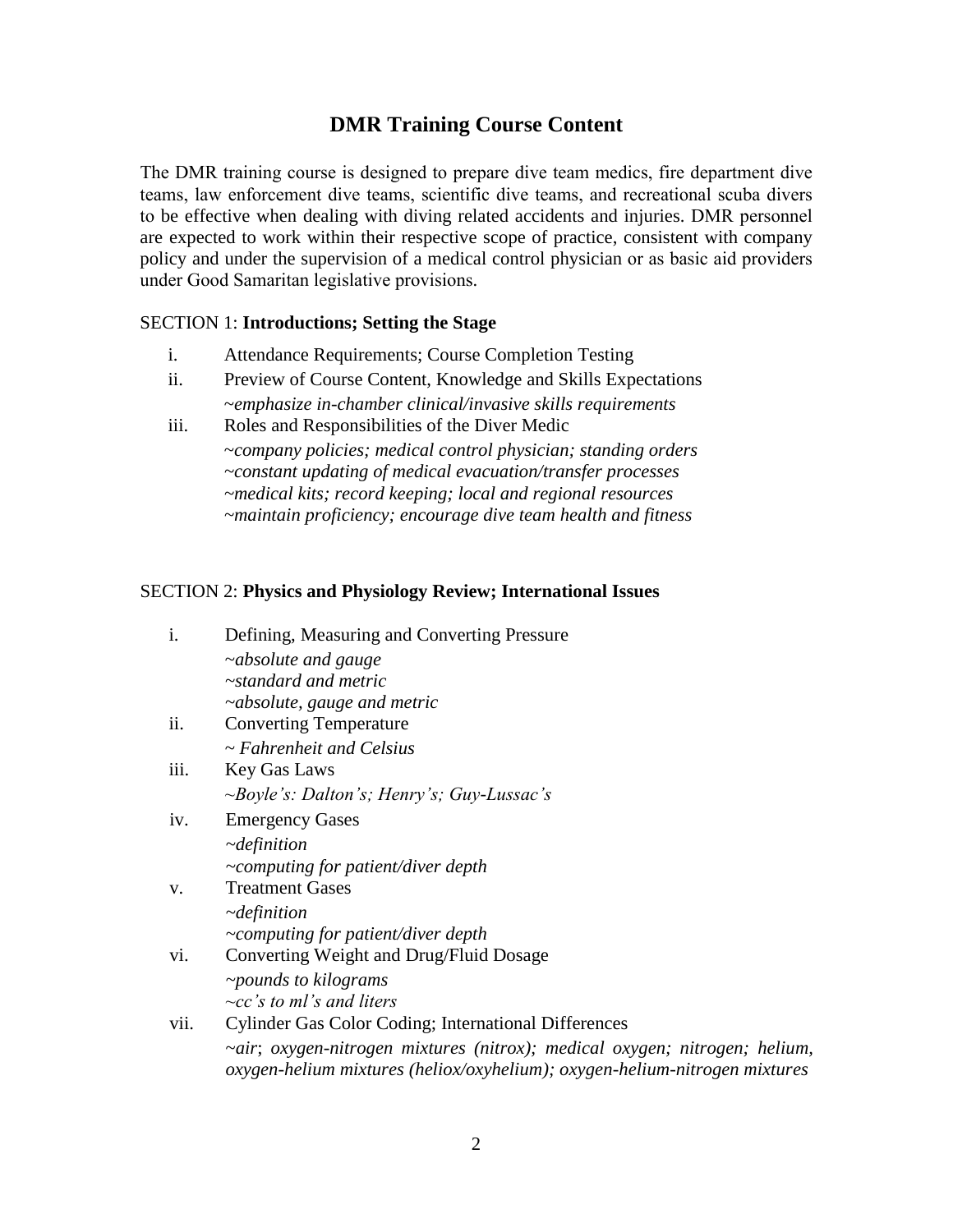### SECTION 3: **Decompression Sickness & Cerebral Arterial Gas Embolism**

A. Decompression Sickness

| i.    | <b>Basic Pathophysiology</b>                                            |
|-------|-------------------------------------------------------------------------|
|       | $\sim$ evolution of a gas phase                                         |
|       | ~intravascular and extravascular gas                                    |
|       | ~direct and indirect bubble effects                                     |
| ii.   | Predisposing/Risk Factors                                               |
|       | ~dehydration; increasing age; poor physical conditioning;<br>exercise   |
|       | during/post decompression; ambient temperatures; inert gas switching    |
| iii.  | Surface Orientated, Bell Bounce and Saturation Diving Aspects           |
| iv.   | Symptom Presentation and Clinical Findings: Type 1 ('minor') DCS        |
|       | $\sim$ non-radiating joint pain                                         |
|       | $\sim$ minor skin irritation                                            |
| V.    | Signs and Symptoms and Clinical Findings; Type 2 ('serious') DCS        |
|       | ~radiating and other sensory-related musculoskeletal discomfort         |
|       | ~significant cutaneous changes (cutis marmorata; "marbling")            |
|       | drainage;<br>abdominal/thoracic<br>$\sim$ slowed<br>lymphatic<br>pain;  |
|       | cardiopulmonary changes ('chokes'); cranial nerve involvement; sensory/ |
|       | motor impairment                                                        |
| vi.   | Differential Diagnosis; Type I vs. Type II DCS                          |
|       | $\sim$ to optimize therapy                                              |
|       | ~determine need for subsequent diagnostic testing                       |
|       | ~guide fitness to return to diving decisions                            |
| V11.  | Immediate Management & Evacuation Issues; No On-site Chamber            |
| viii. | <b>Treatment Table Selection Criteria and Application</b>               |
|       | $\sim U.S.$ Navy treatment tables 5, 6, 6A, 7, 8, 9                     |
|       | $-Comex$ Cx 30                                                          |
|       | ~gas bounce decompression sickness                                      |
|       | ~saturation decompression sickness (U.S. Navy protocol)                 |
| ix.   | <b>Adjunctive Therapies</b>                                             |
|       | $\sim$ oral & intravenous fluids                                        |
|       | ~pharmacology; guided by evidence-based position statement              |
| X.    | $\sim$ in-water recompression risk-benefit controversy                  |
| X1.   | Management of Incomplete Resolution and Relapse                         |
| xii.  | Differential Diagnosis; Pulmonary DCS vs. Immersion Pulmonary Edema     |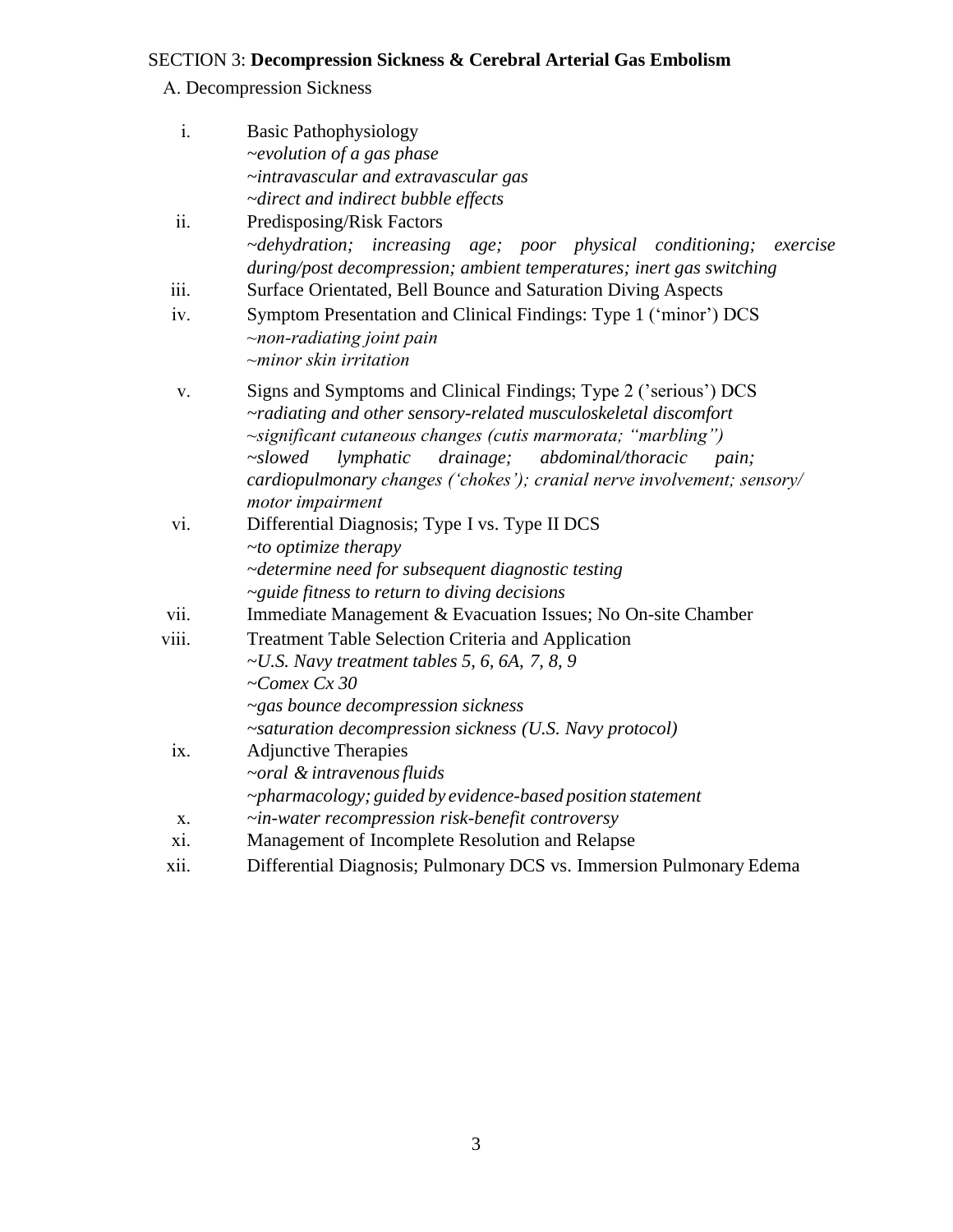#### B. Cerebral Arterial Gas Embolism

- i. Basic Pathophysiology *~pulmonary over pressure during ascent; structural lung failure ~right (venous) to left (arterial) passage of decompression-induced bubbles ~gas bubbles become gas columns as arterial vascular bed narrows ~ischemic brain insult; vascular reactivity and vasoconstriction* ii. Predisposing/Risk Factors *~accelerated/uncontrolled/breath-holding ascents ~underling pulmonary diseases ~breach of pulmonary filtration system ~cardiac abnormality; anatomic or functionally patent foramen (PFO)* iii. Clinical Presentation
	- ~*typical rapid onset, within 10 minutes of surfacing for pulmonary barotrauma ~delayed onset in paradoxical (venous bubbles to arterial circulation) cases ~dramatic, obvious neurological impairment ~loss of consciousness; stroke-like clinical picture; abnormal behavior, speech, vision; impaired motor function/weakness usually affecting one side of the body*
- iv. Differential Diagnosis ~*CAGE vs. Type I (cerebral) DCS*
- v. Immediate Management & Evacuation Issues; No On-site Chamber
- vi. Treatment Table Selection Criteria *~U.S. Navy treatment tables 6, 6A, 7, 8 ~Comex Cx 30*
- vii. Adjunctive Therapies *~as per decompression sickness*
- viii. Management of Incomplete Resolution and Relapse
- ix. Potential for Concurrent Pneumothorax, Mediastinal and Subcutaneous Emphysema

### SECTION 4: **Patient Assessment**

- i. Vital Signs
- ii. Physical Examination Fundamentals
- iii. Neurological Examination Fundamentals *~brief and detailed versions*
- iv. Diagnostic Equipment *~BP cuff; stethoscope; penlight; 'neurological' reflex hammer; tuning fork; otoscope*
- v. Evaluation of Hearing *~Weber; Rinne; Schwabach; diver self test*
- vi. Evaluation of External Ear, Middle Ear, Ear Drum
- vii. Anticipated Findings; DCS, CAGE, Ear, Lung and Other Barotraumas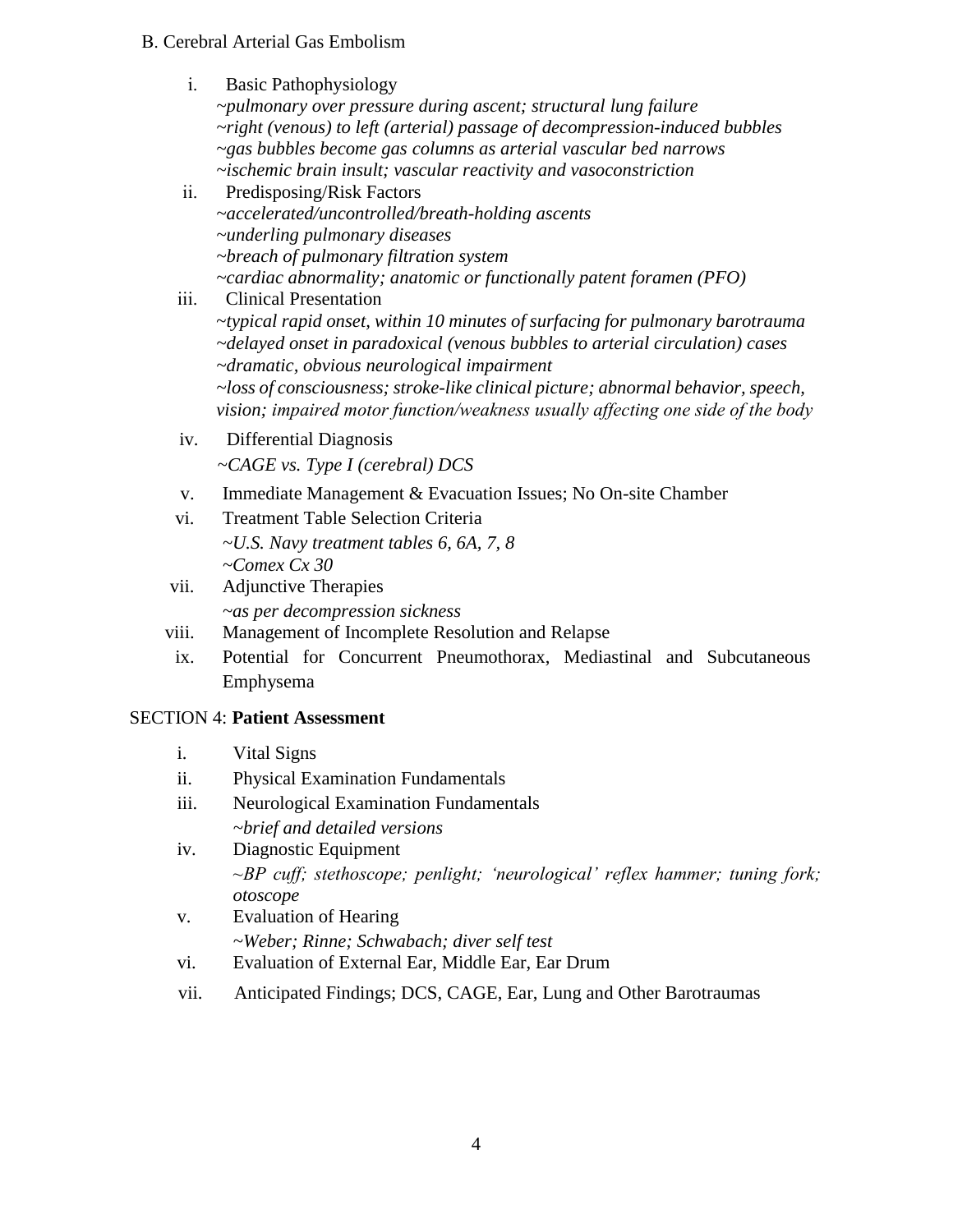#### SECTION 5: **Barotrauma**

- i. Air containing anatomic locations *~mediastinum; subcutaneous sites; middle ear; external ear; paranasal sinus spaces; teeth; GI tract;*
- ii. Pathophysiology
	- *i. lungs: per cerebral arterial gas embolism, Section 3 above*
	- *ii. mediastinum and subcutaneous: air tracking from lung over-pressure*
	- *iii. middle ear: pressure imbalance between naso-pharynx and middle ear*
	- *iv. external ear: material (wax, bony in-growth) occluding the external canal*
	- *v. paranasal sinus spaces: pressure imbalance between these spaces and the*

*oro-pharynx*

- *vi. teeth: gas spaces existing within diseased or incompletely filled cavities, or failure of the dental cementum*
- *vii. G.I. tract: expansion gas formed secondary to dietary intake or underlying disease*
- iii. Predisposing/Risk Factors

*~pulmonary pathologies; upper respiratory infections; polyps; poor equalization technique; rapid and poorly compensated changes in pressure; poor dental health; smoking*

#### iv. Symptom Presentation and Clinical Findings

*~pneumothorax; tension pneumothorax; subcutaneous emphysema; mediastinal emphysema; ear pain; sinus pain; dental pain, abdominal discomfort*

v. Management

*~pneumothorax; varies from observation and high partial pressure oxyxgen breathing to surgical intervention*

*~tension pneumothorax; surgical intervention vs. inherent unsaturation with treatment gases while under pressure vs. recompression to depth of distinct improvement in cases occurring under pressure*

*~subsutaneous and mediastinal emphysema; observation, rest, oxygen delivery, medical transfer*

*~ear and sinus spaces, symptomatic relief including decongestants; ENT referral for all inner ear and severe middle ear injuries ~teeth; symptomatic relief and dental referral*

*~G.I. tract; symptomatic relief*

vi. Differential Diagnosis: Inner Ear Barotrauma vs. Inner Ear DCS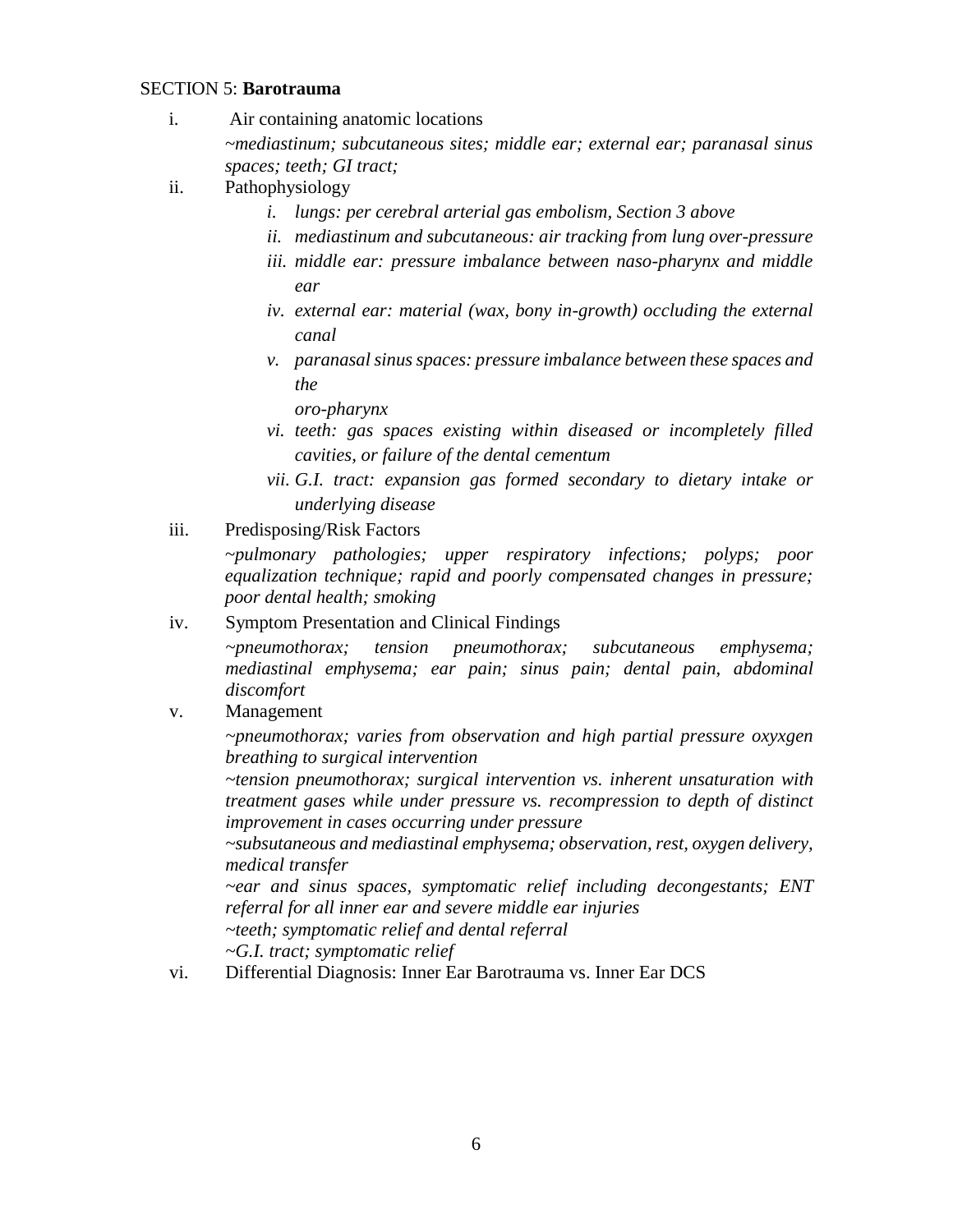#### SECTION 6: **Recompression Treatment Procedures**

- i. Recompression Decisions Based Upon Symptom Presentation, Symptom Classification, Initial Treatment Response
- ii. U.S. Navy Treatment Protocols
- iii. Operational Issues and Complications *~treatment table extensions; incomplete resolution; relapse; residual symptoms; tender/medic decompression; medical evacuation/transfer*
- iv. Omitted Decompression
- v. Decompression of the Medic/Tender

#### SECTION 7: **Invasive Procedures**

Emergent management of pneumothorax/tension pneumothorax; routes of fluid and medication administration and rate calculations; nasogastric tubes; wound closure; sterile technique; Foley catheter; airway control; transfer of vials and ampoules into the chamber.

See Appendix I: 'Essential and Valuable Invasive Skills' listing

#### SECTION 8: **Other Diving Related Injuries, Side Effects, and Complications**

- i. CNS Oxygen Toxicity
- ii. Pulmonary Oxygen Toxicity
- iii. Marine Life Injuries
- iv. Thermal Imbalance; Hyperthermia, Hypothermia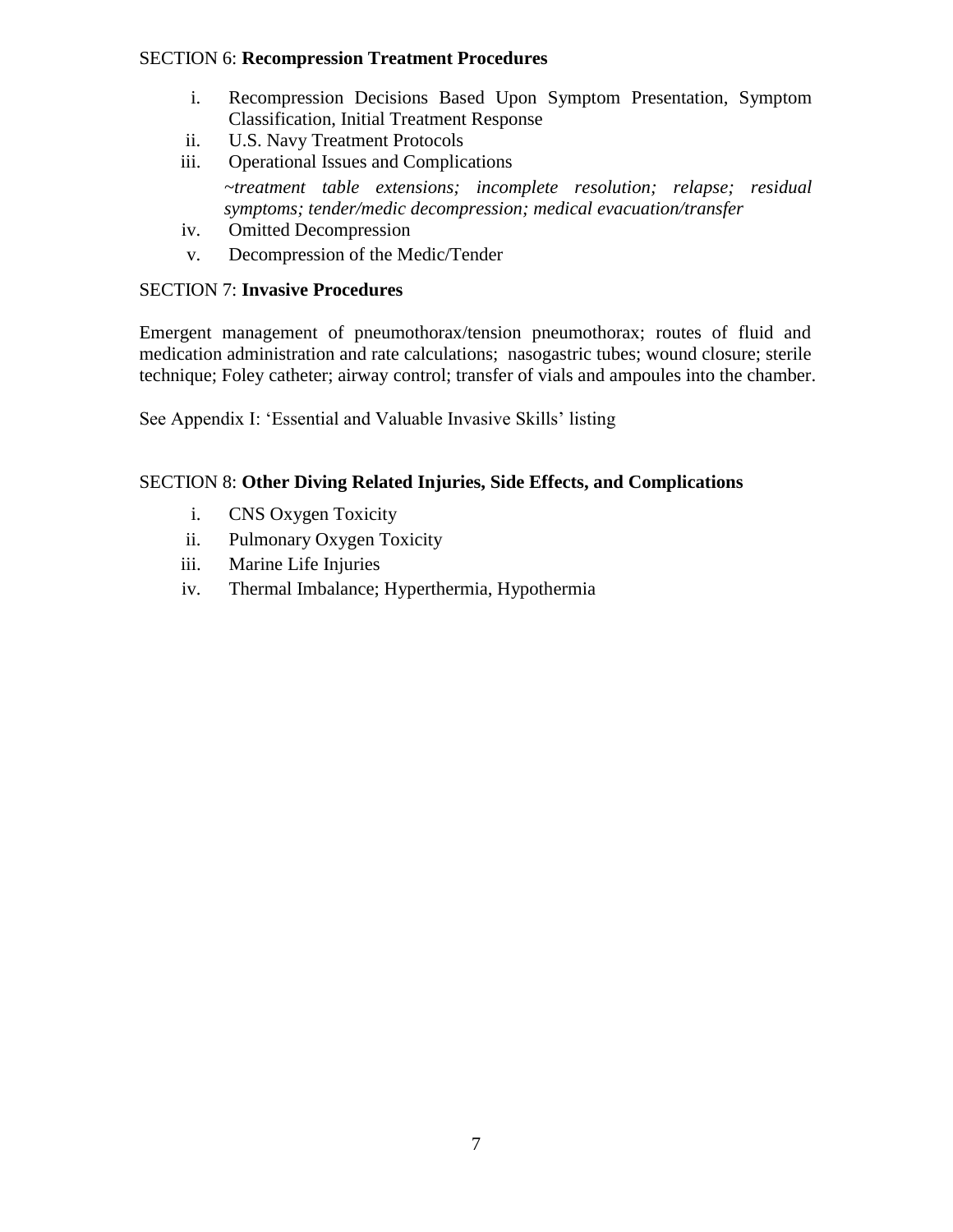# APPENDIX I

# ESSENTIAL INVASIVE TRAINING SKILLS

- 1. Intravenous access
	- a. Fluid infusions
	- b. Drug administration
	- c. Blood draws
- 2. Intramuscular injection
- 3. Subcutaneous injection
- 4. Insertion of urinary catheter
- 5. Insertion of nasogastric/orogastric tube
- 6. Manual or battery powered oropharynx/orogastric suction
- 7. Airway control; one or more of the following:
	- a. Double lumen tube
	- b. Pharyngeal-tracheal lumen
	- c. Endotracheal intubation
	- d. Needle cricothyroidotomy
- 8. Chest decompression capability; one or both of the following:
	- a. Pneumothorax needle
	- b. Chest tube

# **V A L U A B L E A D D I T I O N A L S K I L L S**

- 1. Ability to use the 'Easy IO Drill'
- 2. Simple suture repairs or alternate of wound closure option, eg;
	- a. Dermagel / Dermabond
	- b. Quickclot
	- c. Celox gauze
- 3. Splinting of simple dislocations and fractures
- 4. Basic Life Support
- 5. Advanced Cardiac Life Support
- 6. CO2 scrubber installation for chamber under pressure
- 7. Operation of a CO2 analyzer